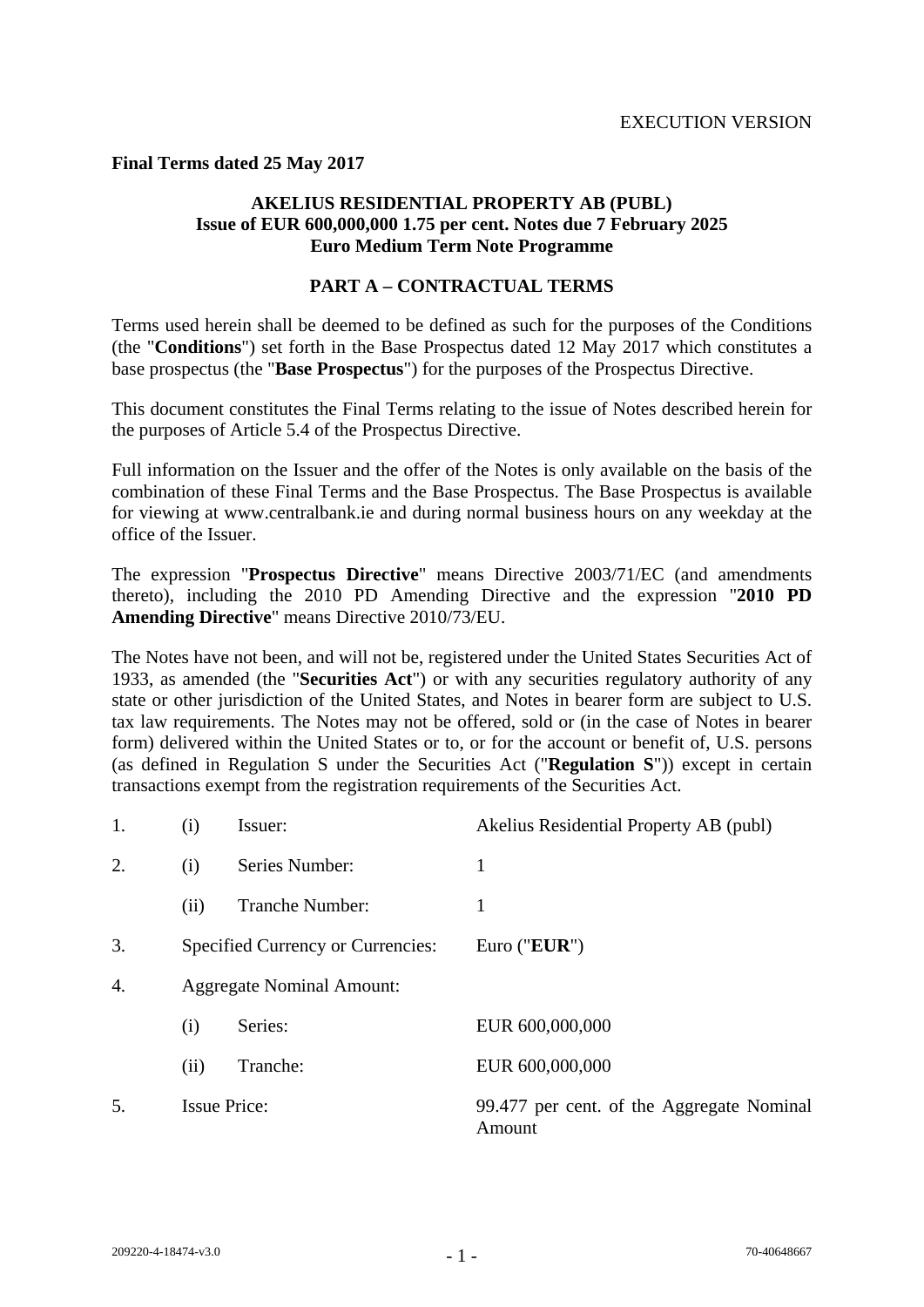| 6.                                               | <b>Specified Denominations:</b><br>(i) |                                                                 | EUR 100,000 and integral multiples of EUR<br>1,000 in excess thereof up to and including<br>EUR 199,000. No Notes in definitive form<br>will be issued with a denomination above<br>EUR 199,000 |  |
|--------------------------------------------------|----------------------------------------|-----------------------------------------------------------------|-------------------------------------------------------------------------------------------------------------------------------------------------------------------------------------------------|--|
|                                                  | (ii)                                   | <b>Calculation Amount:</b>                                      | EUR 1,000                                                                                                                                                                                       |  |
| 7.                                               | (i)                                    | <b>Issue Date:</b>                                              | 30 May 2017                                                                                                                                                                                     |  |
|                                                  | (ii)                                   | Interest<br>Commencement<br>Date:                               | <b>Issue Date</b>                                                                                                                                                                               |  |
| 8.                                               |                                        | <b>Maturity Date:</b>                                           | 7 February 2025                                                                                                                                                                                 |  |
| 9.                                               | (i)                                    | <b>Interest Basis:</b>                                          | 1.75 per cent. Fixed Rate                                                                                                                                                                       |  |
|                                                  |                                        |                                                                 | (see paragraph 14 below)                                                                                                                                                                        |  |
|                                                  | (ii)                                   | Ratings Step Up/Step Down:                                      | Applicable                                                                                                                                                                                      |  |
|                                                  | (iii)                                  | Step-Up Margin:                                                 | 1.25 per cent. per annum                                                                                                                                                                        |  |
|                                                  | (iv)                                   | Specified Threshold:                                            | As per the Conditions                                                                                                                                                                           |  |
| 10.                                              |                                        | <b>Redemption/Payment Basis:</b>                                | Subject to any purchase and cancellation or<br>early redemption, the Notes<br>will<br>be<br>redeemed on the Maturity Date at 100 per<br>cent. of their nominal amount.                          |  |
| 11.                                              | Change                                 | of<br>Interest<br><b>or</b><br><b>Redemption/Payment Basis:</b> | Not Applicable                                                                                                                                                                                  |  |
| 12.                                              | Put/Call Options:                      |                                                                 | Change of Control Put Option                                                                                                                                                                    |  |
|                                                  |                                        |                                                                 | <b>Issuer Call</b>                                                                                                                                                                              |  |
|                                                  |                                        |                                                                 | (See paragraphs 17 and 19 below)                                                                                                                                                                |  |
| 13.                                              |                                        | <b>Status of the Notes:</b>                                     | Senior                                                                                                                                                                                          |  |
| PROVISIONS RELATING TO INTEREST (IF ANY) PAYABLE |                                        |                                                                 |                                                                                                                                                                                                 |  |
| 14.                                              |                                        | <b>Fixed Rate Note Provisions</b>                               | Applicable                                                                                                                                                                                      |  |
|                                                  | (i)                                    | Rate of Interest:                                               | 1.75 per cent. per annum payable in arrear<br>on each Interest Payment Date                                                                                                                     |  |
|                                                  | (ii)                                   | Interest Payment Date(s):                                       | 7 February in each year commencing on 7<br>February 2018 (the "First Interest Payment<br>Date")                                                                                                 |  |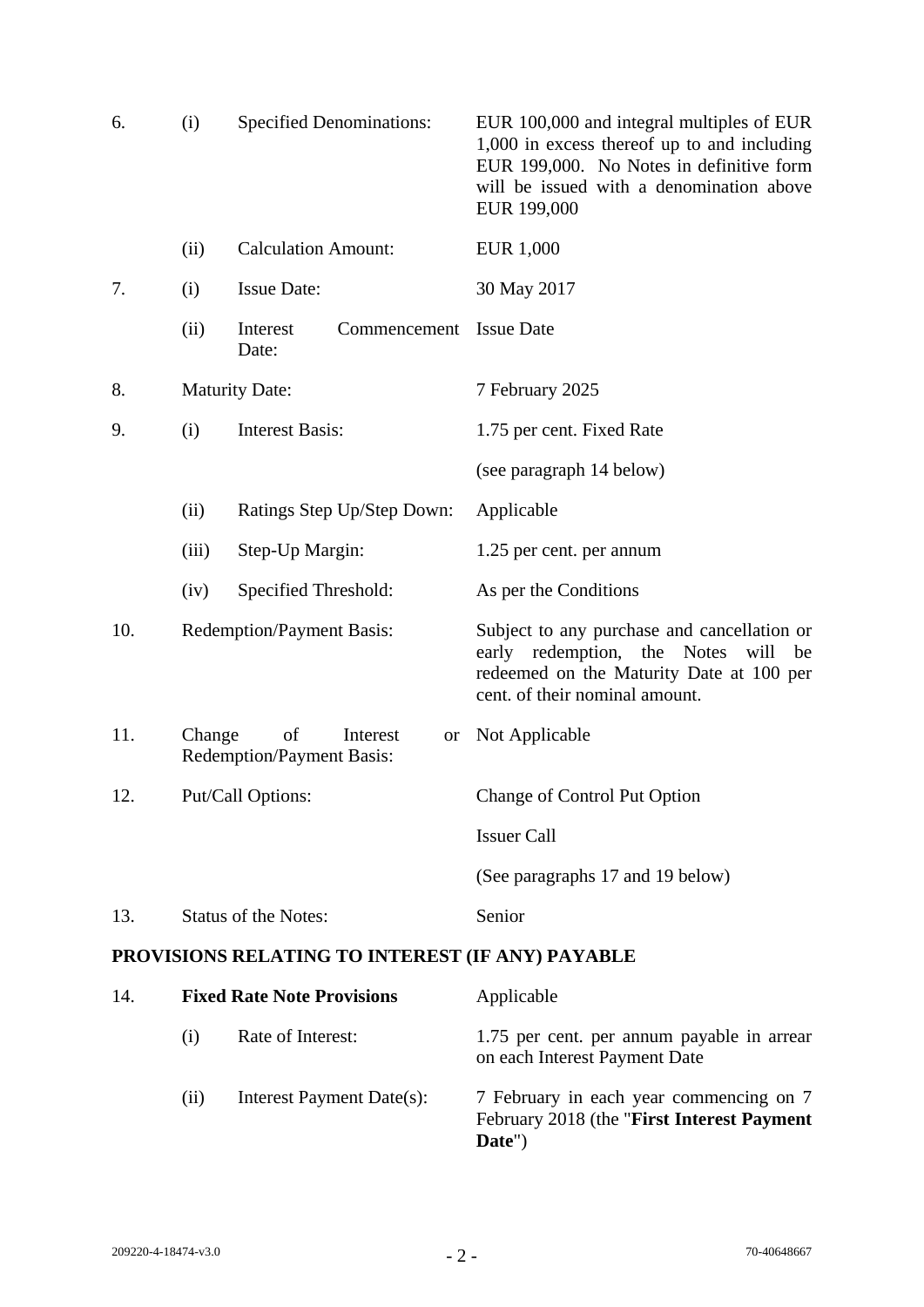|     | (iii)                                | <b>Fixed Coupon Amount:</b>                                                                                                                                    | EUR 17.50 per Calculation Amount on each<br>Interest Payment Date other than the First<br><b>Interest Payment Date</b> |  |  |
|-----|--------------------------------------|----------------------------------------------------------------------------------------------------------------------------------------------------------------|------------------------------------------------------------------------------------------------------------------------|--|--|
|     | (iv)                                 | Broken Amount(s):                                                                                                                                              | Short first coupon: EUR 12.13<br>per<br>Calculation Amount, payable on the First<br><b>Interest Payment Date</b>       |  |  |
|     | Day Count Fraction:<br>(v)           |                                                                                                                                                                | Actual/Actual (ICMA)                                                                                                   |  |  |
|     | (vi)                                 | Party responsible for The Principal Paying Agent<br>calculating the amount of<br>interest payable for any<br>interest period following any<br>Rate Adjustment: |                                                                                                                        |  |  |
| 15. | <b>Floating Rate Note Provisions</b> |                                                                                                                                                                | Not Applicable                                                                                                         |  |  |
| 16. |                                      | <b>Zero Coupon Note Provisions</b>                                                                                                                             | Not Applicable                                                                                                         |  |  |
|     | PROVISIONS RELATING TO REDEMPTION    |                                                                                                                                                                |                                                                                                                        |  |  |
| 17  | $C_2$ ll Option                      |                                                                                                                                                                | Applicable                                                                                                             |  |  |

| 17. |            | Call Option                              |                                    | Applicable                                                                                                                                                                     |
|-----|------------|------------------------------------------|------------------------------------|--------------------------------------------------------------------------------------------------------------------------------------------------------------------------------|
|     | (i)        | (Call):                                  | <b>Optional Redemption Date(s)</b> | At any time following the expiry of the<br>notice period set out in the Conditions                                                                                             |
|     | (ii)       | Optional<br>Amount(s)<br>Note:           | (Call) of each                     | Redemption If the Call Option Notice is dated before the<br>date falling three $(3)$ months prior to the<br>Maturity Date: Non-Sterling Make Whole<br><b>Redemption Amount</b> |
|     |            |                                          |                                    | If the Call Option Notice is dated on or after<br>the date falling three $(3)$ months prior to the<br>Maturity Date: EUR 1,000 per Calculation<br>Amount                       |
|     |            | (a)                                      | Reference Bond:                    | 0.5 per cent. German government bond due<br>15 February 2025 with ISIN DE0001102374                                                                                            |
|     |            | (b)                                      | <b>Quotation Time</b>              | 11:00 a.m. Central European Time                                                                                                                                               |
|     |            | (c)                                      | <b>Redemption Margin:</b>          | $0.30$ per cent.                                                                                                                                                               |
|     |            | (d)                                      | <b>Reference Date:</b>             | As per the Conditions                                                                                                                                                          |
|     | (iii)      | If redeemable in part:<br>Notice period: |                                    | Not Applicable                                                                                                                                                                 |
|     | (iv)       |                                          |                                    | As per the Conditions                                                                                                                                                          |
| 18. | Put Option |                                          |                                    | Not Applicable                                                                                                                                                                 |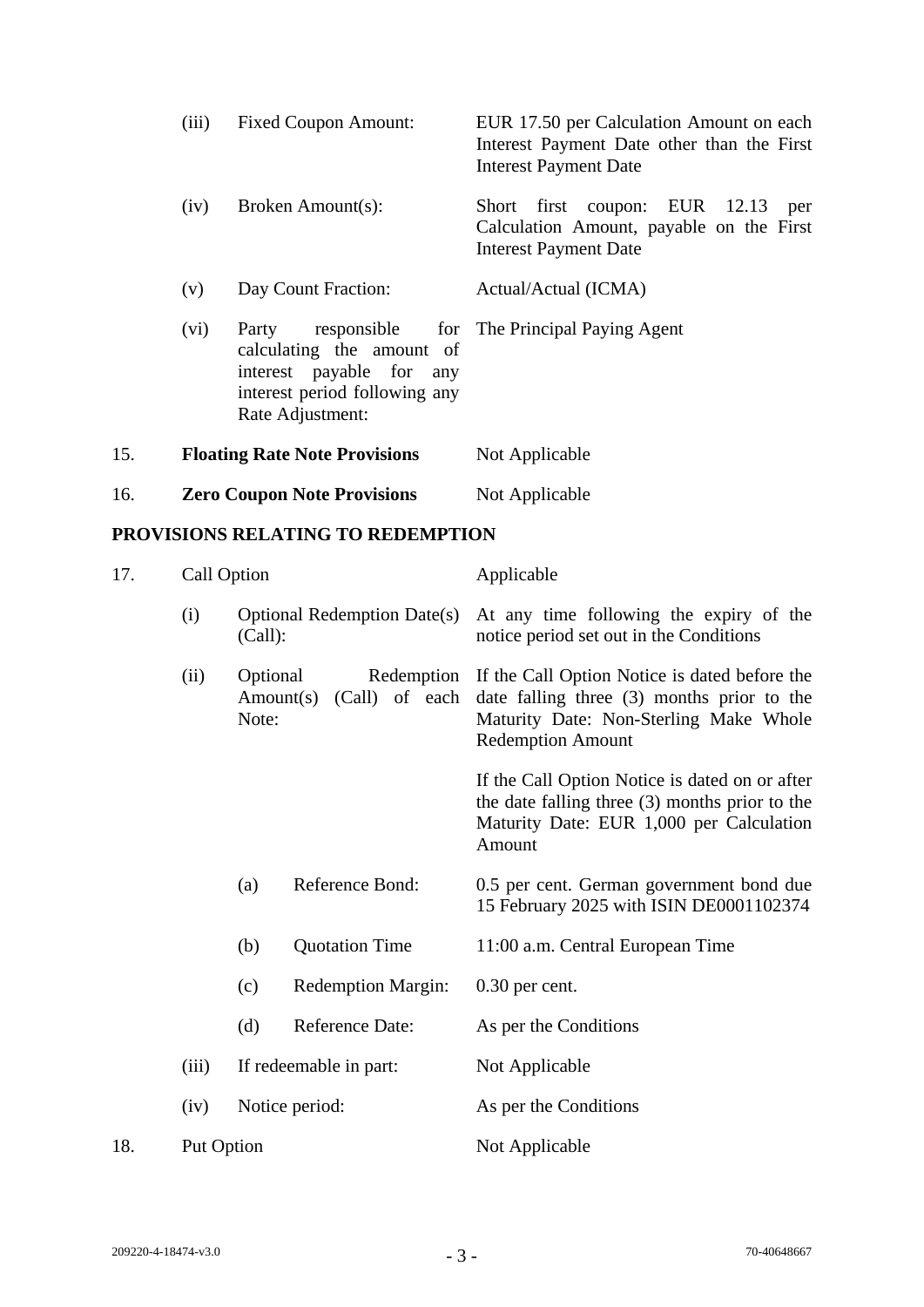| 19. |                                                                                        | <b>Change of Control Put Option:</b>                              | Applicable                                  |  |
|-----|----------------------------------------------------------------------------------------|-------------------------------------------------------------------|---------------------------------------------|--|
|     | (i)                                                                                    | Optional<br>Amount(s)<br>of<br>(Change)<br>Control) of each Note: | Redemption EUR 1,000 per Calculation Amount |  |
|     | (ii)                                                                                   | Change of Control Put Period As per the Conditions                |                                             |  |
| 20. | <b>Final Redemption Amount of each EUR 1,000 per Calculation Amount</b><br><b>Note</b> |                                                                   |                                             |  |
| 21. |                                                                                        | <b>Early Redemption Amount (Tax)</b>                              | EUR 1,000 per Calculation Amount            |  |
| 22. |                                                                                        | <b>Early Termination Amount</b>                                   | EUR 1,000 per Calculation Amount            |  |

# **GENERAL PROVISIONS APPLICABLE TO THE NOTES**

| 23. | Form of Notes:                                                                                                 | <b>Bearer Notes:</b>                                                                                                                                                                                            |
|-----|----------------------------------------------------------------------------------------------------------------|-----------------------------------------------------------------------------------------------------------------------------------------------------------------------------------------------------------------|
|     |                                                                                                                | Temporary Global Note exchangeable for a<br>Permanent Global Note which<br>$\overline{1}$<br>exchangeable for Definitive Notes in the<br>limited circumstances specified in the<br><b>Permanent Global Note</b> |
| 24. | New Global Note:                                                                                               | Yes                                                                                                                                                                                                             |
| 25. | other special provisions relating to<br>payment dates:                                                         | Additional Financial Centre(s) or TARGET Settlement Day and London                                                                                                                                              |
| 26. | Talons for future Coupons to be No<br>attached to Definitive Notes (and<br>dates on which such Talons mature): |                                                                                                                                                                                                                 |
| 27. | Prohibition of Sales to EEA Retail Not Applicable<br>Investors:                                                |                                                                                                                                                                                                                 |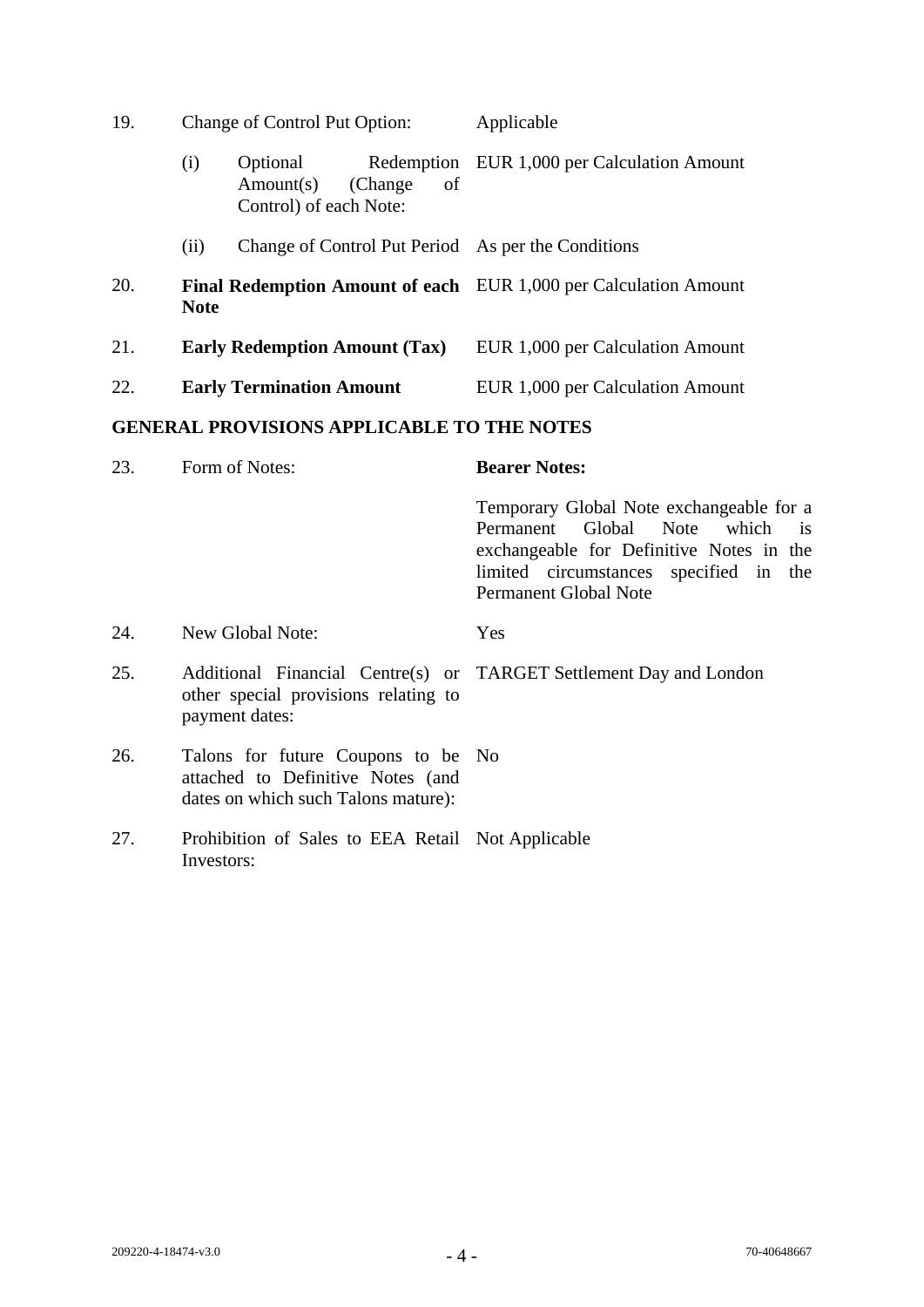Signed on behalf of Akelius Residential Property AB (publ):

Mey  $By:$ Daly authorised

PrinchasEn

**HEIKO BECHTEL** 

[Signature page to the Final Terms]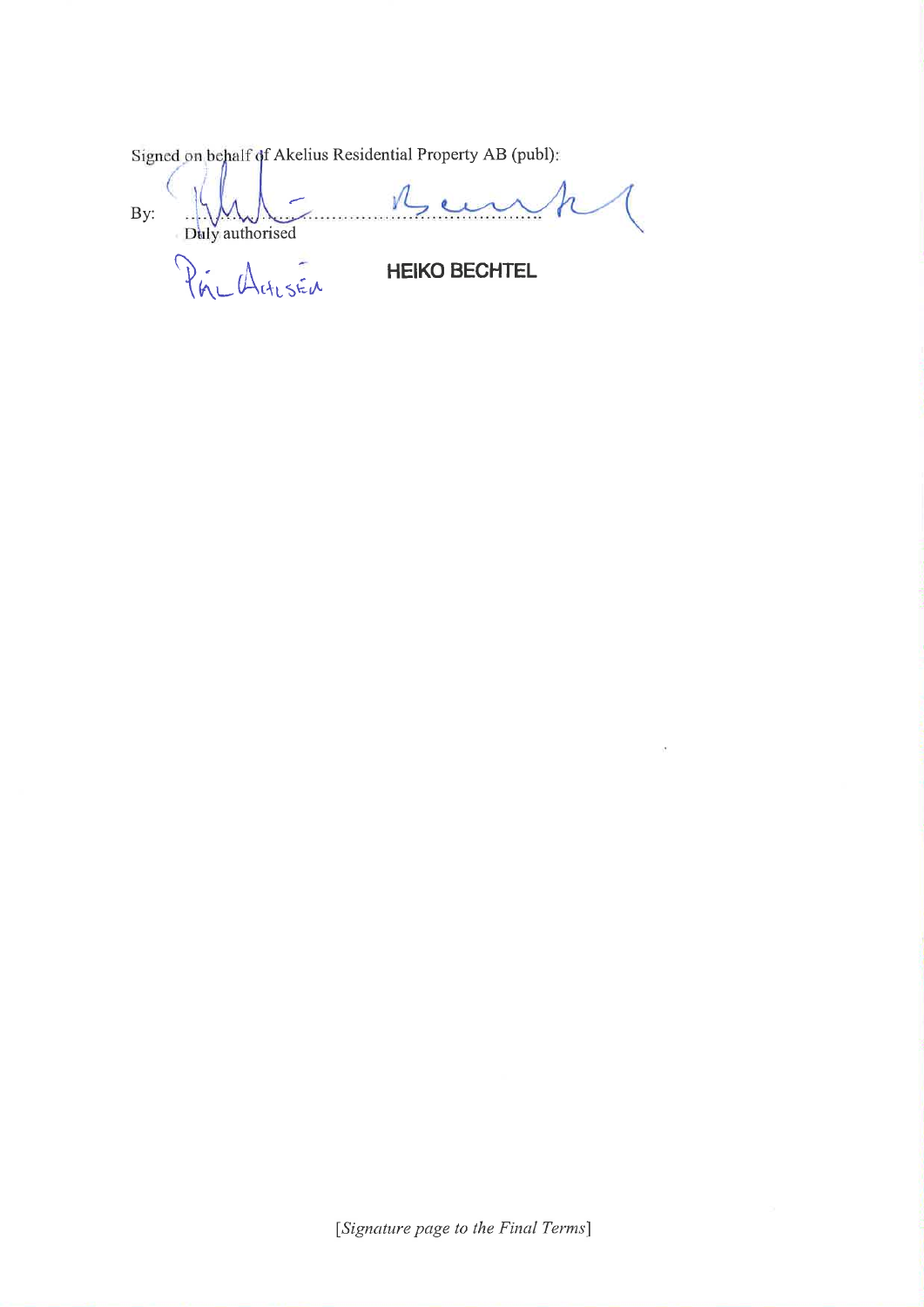#### **PART B – OTHER INFORMATION**

#### 1. **LISTING AND ADMISSION TO TRADING**

- (i) Listing: Ireland
- (i) Admission to Trading: Application has been made by the Issuer (or on its behalf) for the Notes to be admitted to trading on the regulated market of the Irish Stock Exchange with effect from 30 May 2017.
- (ii) Estimate of total expenses EUR 600 related to admission to trading:

2. **RATINGS** The Notes to be issued are expected to be rated BBB- by Standard & Poor's Credit Market Services Europe Limited ("**S&P**")

> S&P is established in the EEA and registered under Regulation (EU) No 1060/2009, as amended (the "**CRA Regulation**").

## 3. **INTERESTS OF NATURAL AND LEGAL PERSONS INVOLVED IN THE ISSUE/OFFER**

 Save for any fees payable to the Managers, so far as the Issuer is aware, no person involved in the offer of the Notes has an interest material to the offer. The Managers and their affiliates have engaged, and may in the future engage, in investment banking and/or commercial banking transactions with, and may perform other services for, the Issuer and its affiliates in the ordinary course of business.

#### 4. **USE OF PROCEEDS**

 The proceeds of the issue will be used for the general corporate purposes of the Group (including investments, acquisitions and development projects) and for the repayment of some of the Group's existing indebtedness (including any indebtedness that may be owed to any of the Managers ).

#### 5. **YIELD**

Indication of yield: 1.824 per cent. per annum

#### 6. **OPERATIONAL INFORMATION**

ISIN: XS1622421722